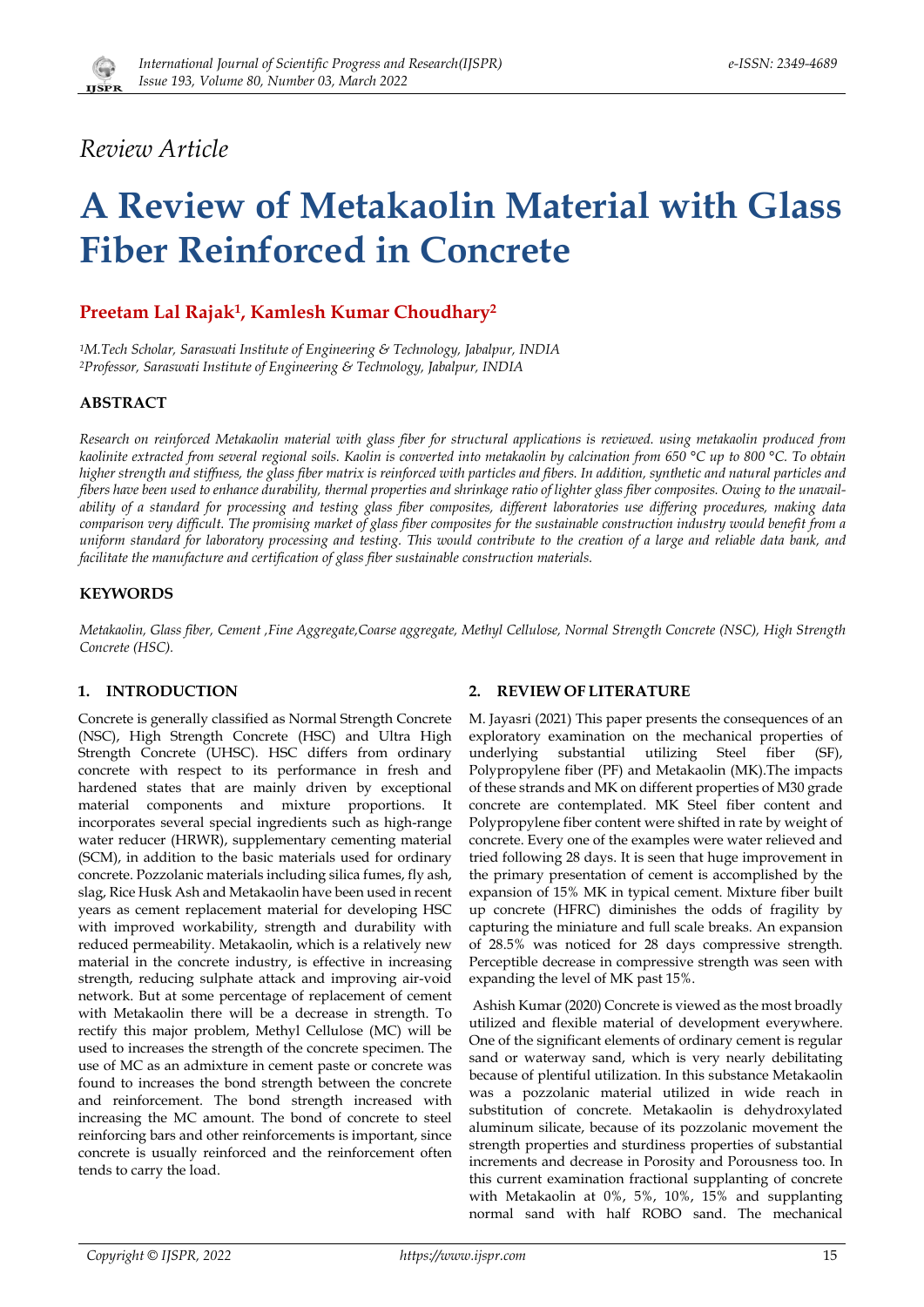

properties of cement for example compressive strength, split elasticity and flexural strength are contemplated of cement made with substitution of MK-RS and results are contrasted and regular cement. In this work absolutely six blends are ready with M20and M25 grade substantial blend and normal of three examples were tried for 7 days, 14 days and 28 days for each blend.

Sonal Shah and Satish Desai (2019) This paper concentrates on the impact of consolidating Metakaolin on the mechanical properties of high grade concrete. Three distinct Metakaolins calcined at various temperature and terms were utilized to make substantial examples. Three diverse substantial combinations were portrayed utilizing 20% Metakaolin instead of concrete. A typical substantial blend was likewise made for correlation reason. The compressive strength test, split pliable test and flexural strength tests were led on the examples. The compressive strength test results showed that all the Metakaolin fused substantial examples displayed higher compressive strength and performed better compared to typical cement at every one of the times of relieving. The pace of solidarity improvement of the relative multitude of blends was likewise considered. The review uncovered that all the three diverse Metakaolin consolidated combinations had distinctive pace of solidarity advancement for every one of the times of hydration (3, 7,14, 28, 56 and 90), demonstrating that all the Metakaolins had diverse pace of pozzolanic reactivity. Further, from the examination of the experimental outcomes, it was inferred that the variety in the pace of solidarity advancement is because of the distinctions in the temperature and span at which they were fabricated. The consequences of split rigidity test and the flexural strength test led on the examples, upheld the ends drawn from the aftereffects of compressive strength test. The paper likewise talks about, the pace of advancement of compressive strength and the pozzolanic conduct of the Metakaolins considering their boundaries of calcination and actual properties, for example, shapelessness and molecule size. This paper has been composed so as to make the capability of Metakaolin accessible to the development business at large.

Ayobami Busari (2019) The interest and utilization of cement have prompted a ton of examination in working on its strength, solidness, life cycle, temperature impact and some more. Working on the strength and solidness of cement is extremely foremost in the development of essential foundation in a bid to make it feasible. The decision of Metakaolin as a beneficial material in working on the mechanical strength and sturdiness of concrete is embraced in this audit. This was done in a bid to decrease the expense of concrete being one of the most costly parts of substantial creation and to likewise further develop supportability in the development business. The survey uncovered that the utilization of Metakaolin in the development of cement showed a worked on mechanical strength. Writings uncovered that up to 10%-20% expansion in mechanical strength is recorded with the utilization of Metakaolin in substantial creation. Also, the strength properties of cement with Metakaolin additionally improved. Be that as it may, the audit uncovered that fusing Metakaolin in substantial creation diminished the functionality of concrete and expanded the hotness of hydration. The consequence of this survey showed that the utilization of Metakaolin diminished the expense of creating concrete. In view of the uniqueness of

the material, it is suggested for use in nations where it is bountiful in an offered to advance supportability in substantial innovation, work on mechanical strength and lessen cost.

Vijay Singh Rawat (2019) Quick foundation advancement overall increases the interest for concrete. These days concrete are an essential part of the development business. Like cement, utilization of concrete additionally assumes an imperative part to meet the prerequisite of the development business. Because of extreme interest of concrete cement and at same time shortage of these significant parts of the development business, it is fundamental for discover elective enhancements of concrete and cement. In this respect, we have zeroed in on incomplete elective material of concrete cement. Fly debris and Metakaolin were tried for their execution in the concrete as an advantageous material. Concrete having 35 MPa Compressive strength was focused on in the trial examination. Mechanical properties like compressive strength, flexural strength, and split ductile strength have been thought about for examination of traditional cement with altered cement. The adjusted concrete was assessed by utilizing NDT like Bounce back hammer test and USPV Test. Besides, a connection was created between compressive strength and NDT for the previously mentioned advantageous materials. Trial results uncovered that the compressive strength of changed cement is superior to ordinary cement. Among the different blends tried, an admixture of Fly debris at 10% and Metakaolin at 30% was found to give higher compressive strength.

B. Naresh Goud (2017) Concrete is that the most regularly utilized material for development. The worldwide creation of concrete has generously gathered on account that 1990.Production of concrete outcomes in a lot of ecological contamination in light of the fact that it incorporates the emanation of CO2 gas. Valuable cementitious materials like silicon oxide vapor, fly debris, slag, Rice Husk Debris and Metakaolin are used lately as concrete elective material for developing HSC with advanced usefulness, energy and strength with diminished porousness. Metakaolin is a dehydroxylated aluminum silicate from the new investigation works abuse Metakaolin, it's glaring that it is a totally powerful pozzolanic material and it effectively supplements the power boundaries of cement. High by and large execution concrete (HPC) is that the stylish improvement in concrete. It is arise as profoundly respected and is getting utilized in a few esteemed activities, for example, Atomic strength projects, flyovers, multi-celebrated homes. In this proposition paper, research on fractional substitute of concrete with Metakaolin as totally uncommon offer in HPC for M80 Grade of incorporate is finished. The substitution levels had been 0%, 5%, 10%, 15%, and 20% (by utilizing weight) for Metakaolin. The final product acquired (compressive strength, split tractable power, flexural strength, Sturdiness) are contrasted and the normal examples.

The pace of solidarity improvement of the relative multitude of blends was likewise considered. The review uncovered that all the three diverse Metakaolin consolidated combinations had distinctive pace of solidarity advancement for every one of the times of hydration (3, 7, 14, 28, 56 and 90), demonstrating that all the Metakaolin had diverse pace of pozzolanic reactivity. Further, from the examination of the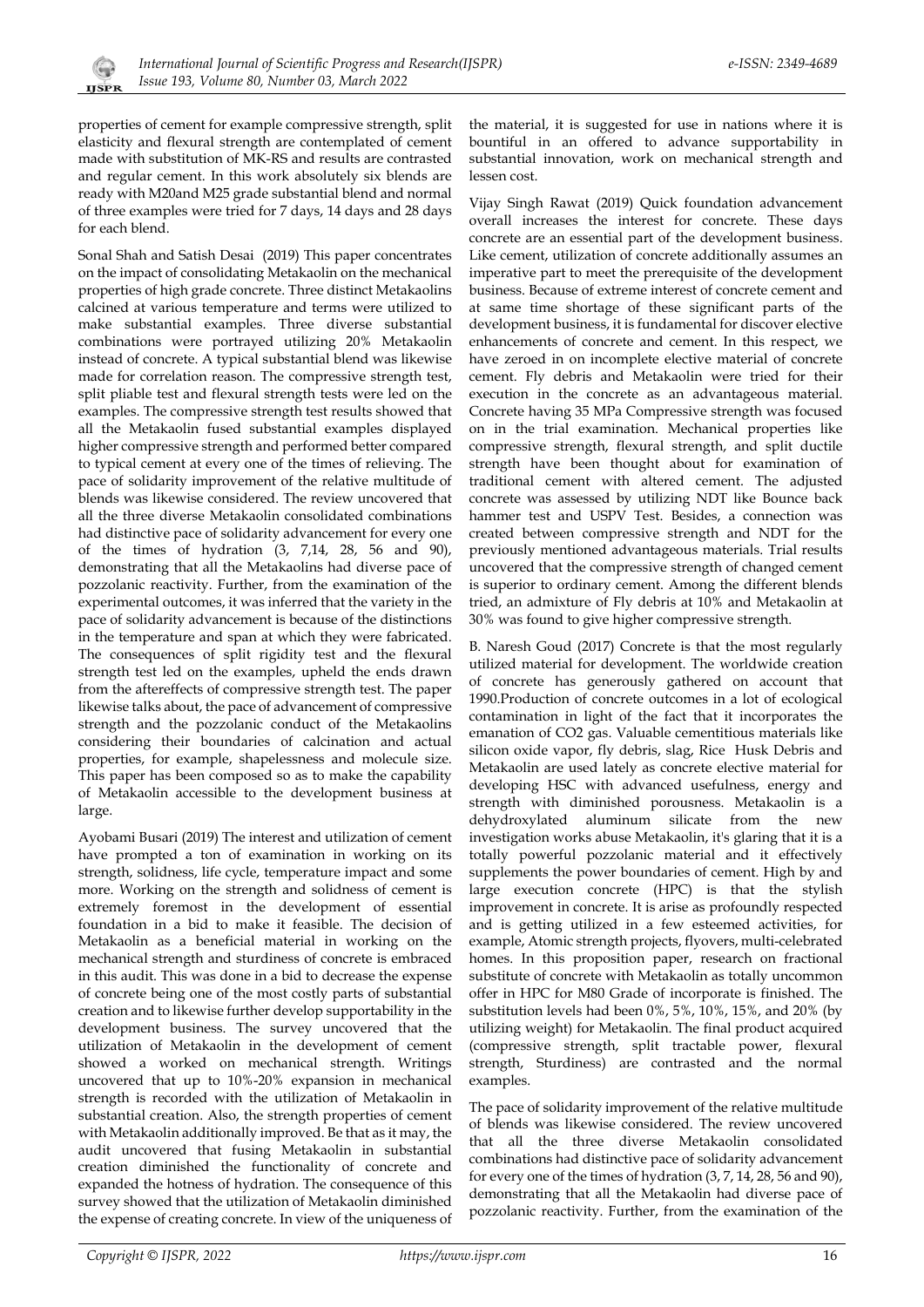

experimental outcomes, it was inferred that the variety in the pace of solidarity advancement is because of the distinctions in the temperature and span at which they were fabricated. The consequences of split rigidity test and the flexural strength test led on the examples, upheld the ends drawn from the aftereffects of compressive strength test. The paper likewise talks about, the pace of advancement of compressive strength and the pozzolanic conduct of the Metakaolin considering their boundaries of calcination and actual properties, for example, shapelessness and molecule size. This paper has been composed so as to make the capability of Metakaolin accessible to the development business at large.

M. Namrata (2016) Concrete cement is the most widely utilized development material. Upkeep and fix of substantial constructions is a developing issue including critical use. Therefore, did around the world, it has been made conceivable to deal with the material to fulfill more rigid execution necessities, particularly long-haul solidness. HPC is the most recent improvement in concrete. It has become extremely well known and is being utilized in numerous lofty tasks, for example, atomic power projects, flyovers multi-storied structures. When utilizing HPC, the expansion of advantageous materials in concrete has significantly expanded alongside the improvement of substantial industry, because of the thought of cost saving, energy saving, natural worries both as far as harm brought about by the extraction of unrefined components and carbon dioxide emanation during concrete production have carried tensions to decrease concrete utilization. Metakaolin seems to be a promising beneficial cementitious material for elite execution concrete. Properties of cement with Metakaolin are generally favored added substances in superior execution concrete. A potential lower cost, because of enormous accessibility in our country itself might be benefits to Metakaolin use in HPC. The replacement extent of Metakaolin is to be utilized was 5%, 10%, 15% , 20% by the heaviness of concrete. To make this shapes and chambers to decide the strength and solidness of cement of it. The outcomes demonstrate that the supplanting blend up to till last percent has to noted and impact on strength in contrasting and blender without Metakaolin.

M.Narmatha (2016) Concrete cement is the most widely utilized development material. Support and fix of substantial constructions is a developing issue including critical use. Thus completed around the world, it has been made conceivable to handle the material to fulfill more tough execution prerequisites, particularly long haul solidness. HPC is the most recent advancement in concrete. It has become exceptionally well known and is being utilized in numerous renowned tasks, for example, Atomic power projects, flyovers multi-storied structures. When utilizing HPC, the expansion of strengthening materials in concrete has significantly expanded alongside the advancement of substantial industry, because of the thought of cost saving, energy saving, natural worries both as far as harm brought about by the extraction of unrefined components and carbon dioxide discharge during concrete assembling have carried tensions to lessen concrete utilization. Metakaolin seems to be a promising valuable cementitious material for elite execution concrete. Properties of cement with Metakaolin are for the most part favored added substances in superior execution concrete. A potential lower cost, because of

enormous accessibility in our country itself might be benefits to Metakaolin utilization in HPC. The replacement extent of Metakaolin is to be utilized was 5%, 10%, 15% , 20% by the heaviness of concrete. To make this 3D squares and chambers to decide the strength and sturdiness of cement of it. The outcomes demonstrate that the supplanting blend upto till last percent has to noted and impact on strength in contrasting and blender without Metakaolin.

The pace of solidarity improvement of the relative multitude of blends was likewise considered. The review uncovered that all the three diverse Metakaolin consolidated combinations had distinctive pace of solidarity advancement for every one of the times of hydration (3, 7,14, 28, 56 and 90), demonstrating that all the Metakaolins had diverse pace of pozzolanic reactivity. Further, from the examination of the experimental outcomes, it was inferred that the variety in the pace of solidarity advancement is because of the distinctions in the temperature and span at which they were fabricated. The consequences of split rigidity test and the flexural strength test led on the examples, upheld the ends drawn from the aftereffects of compressive strength test. The paper likewise talks about, the pace of advancement of compressive strength and the pozzolanic conduct of the Metakaolin considering their boundaries of calcination and actual properties, for example, shapelessness and molecule size. This paper has been composed so as to make the capability of Metakaolin accessible to the development business at large.

# **3. PROBLEM STATEMENT**

From the upper than writing surveys it's done that Metakaolin was amazingly compelling for raising the strength qualities, breaking and work to capacity of the substantial. when we tend to utilize the asset we tend to find that there was low qualities strength, functionality and making so to flavor laugh uncontrollably that strength we have a twisted to utilize reused item in this manner we have an adapted to establish improvement among the strength and work to capacity of the substantial at shifted extents there was a change among the strength of the substantial and it give higher outcome when contrasted with the typical cement.

# **4. MATERIALS AND METHOLODOGY**

We will discuss about the materials used in this thesis work. The material was collected from different locations and the information about the material has been obtained. A view on these materials has been given and the properties of these are shown.

# **Materials**

In this study, materials used are ordinary Portland cement, fine aggregate, coarse aggregate and recycled material Metakaolin are used. Super plasticizer was also used in all mixes to make consolidated mass better in workability.

# **Cement**

The Normal Portland concrete of 43 grades affirming to IS 8112-1989 produced by Ultra tech Organization was utilized in this exploratory work. Concrete with explicit gravity 3.12 was utilized for the readiness of test examples. From an overall perspective, concrete was a cement and durable material which is fit for holding together molecule. There are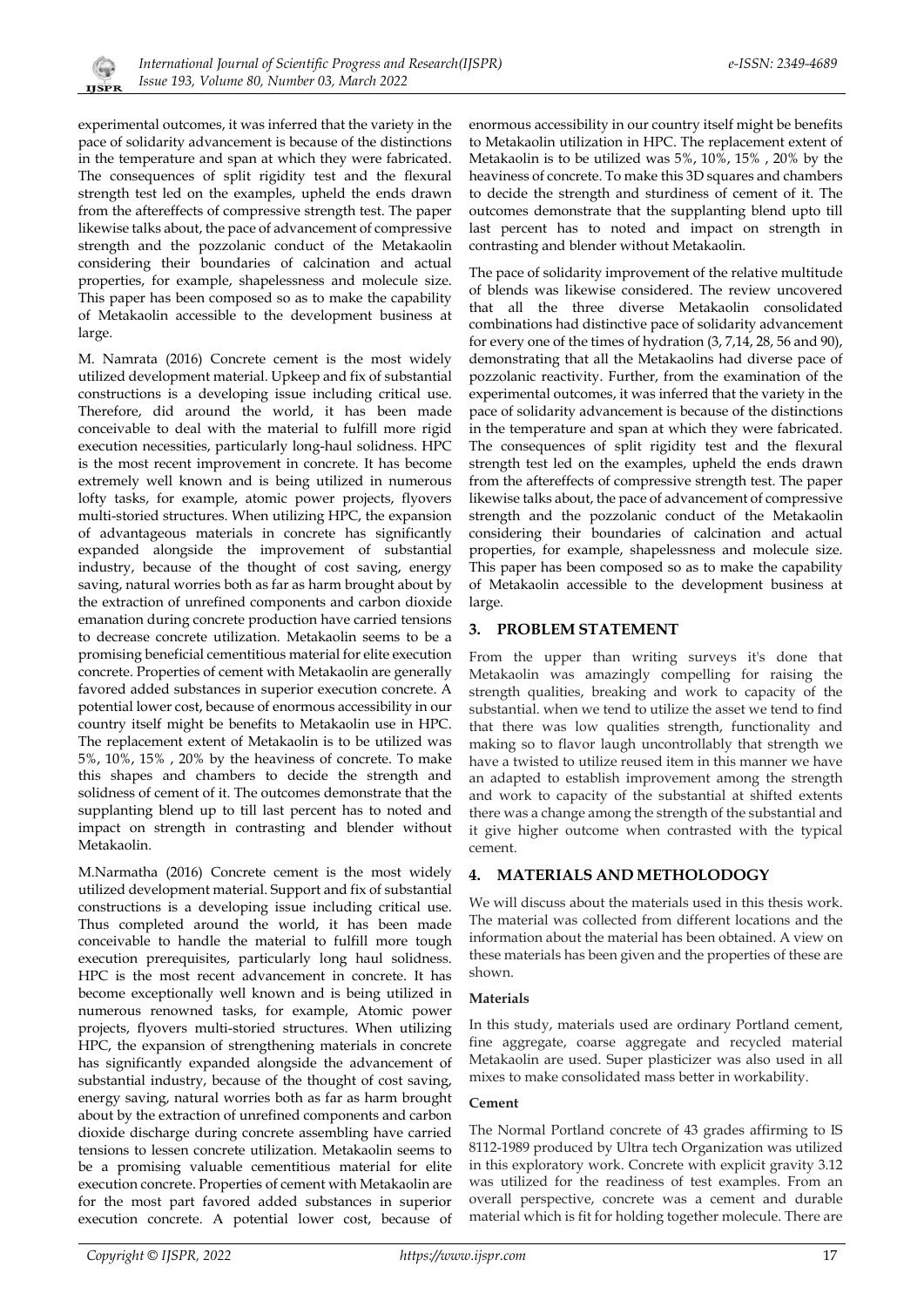

distinctive sort of concrete; out of that I have utilized 43 grade normal Portland cement (OPC). Beginning and Last setting season of concrete individually was 90 min and 360 min.

#### **Fine and Coarse Aggregate**

Crushed stone from the neighborhood quarry of size 20 mm and 10 mm in the proportion of 60:40 individually affirming to IS: 383-1970 has been utilized as coarse total. The particular gravity of 10 mm and 20 mm coarse total were taken as 2.72 and 2.74 separately. Water ingestion for 10 mm and 20 mm total were 0.17 and 0.15 % separately. Fineness modulus of 10 mm and 20 mm were 2.31 and 2.65 individually. Locally accessible stream sand of zone II adjusting to IS 383-1970 with explicit gravity 2.69, water retention 1.82 % and fineness modulus 2.86. Broken stone from the nearby quarry of size 20 mm and 10 mm in the proportion of 60:40 individually affirming to IS: 383-1970 has been utilized as coarse total.

 The particular gravity of 10 mm and 20 mm coarse total were taken as 2.72 and 2.74 individually. Water retention for 10 mm and 20 mm total were 0.17 and 0.15 % separately. Fineness modulus of 10 mm and 20 mm were 2.31 and 2.65 individually. Locally accessible stream sand of zone II adjusting to IS 383-1970 with explicit gravity 2.69, water ingestion 1.82 % and fineness modulus 2.86.

#### **Portable Water**

Perfect and compact water from tape was utilized for blending of combined mass and restoring the solidified masses per IS: 456-2000 in the whole exploratory program. new water are likewise acknowledge for all reasons for this examination. Water will be liberated from shocking amounts of oil, corrosive, soluble base, salt, or different materials.

#### **Super-Plasticizer**

A financially accessible super-plasticizer (SIKA 150) has been utilized in all blends. The super plasticizer was added 0.6 % by weight of concrete to all blends adjusting to IS 9103:1999. Super plasticizer was additionally utilized in all blends to improve combined mass in usefulness.

#### Table 1: Chemical composition (wt%) of MK from different origins.

| MK Id.              | SiO.  |       | Al.O. Fe.O. | TiO. | CaO  | MeO  | Na.O | K.O  | MnO                                                                                                 | SO <sub>1</sub>    | $P_1O_n$ | SrO  | BaO  | CuO  | 200. | PbO  |      | ZnO Tm.O. | rou <sub>s</sub> |
|---------------------|-------|-------|-------------|------|------|------|------|------|-----------------------------------------------------------------------------------------------------|--------------------|----------|------|------|------|------|------|------|-----------|------------------|
| MKA76 Brazil [39]   | 67.80 | 29.60 | 0.70        | 0.98 | 0.01 |      | 0.01 | 0.24 |                                                                                                     |                    |          |      |      |      |      |      |      |           | 0.02             |
| Metamax BASF        |       |       |             |      |      |      |      |      |                                                                                                     |                    |          |      |      |      |      |      |      |           |                  |
| Germany [20,22]     | 53.00 | 43.80 | 0.43        | 1.70 | 0.02 | 0.03 | 0.23 | 0.19 |                                                                                                     | [25i0, A1, 0]      |          |      |      |      |      |      |      |           |                  |
| MK-ZK, Iran [41]    | 73.00 | 14.50 | 0.70        | 0.04 | 5.00 | 0.25 | 0.20 | 0.20 |                                                                                                     |                    |          |      |      |      |      |      |      |           | 7.00             |
| Metastar402 UK [1]  |       |       |             |      |      |      |      |      |                                                                                                     | $[23SiO, AJ_1O_1]$ |          |      |      |      |      |      |      |           |                  |
| MK Malaysia [38]    | 52.68 | 42.42 | 201         | 1.46 | 0.04 | 0.12 | 0.07 | 0.34 | 0.08                                                                                                | 0.05               | 0.40     | 0.03 |      |      |      |      |      |           |                  |
| MK AGS France [25]  | 54.50 | 39.50 |             |      |      |      |      |      |                                                                                                     |                    |          |      |      |      |      |      |      |           |                  |
| MK Australia [28]   | 55.90 | 37.20 | 1.70        | 2.40 | 0.11 | 0.24 | 0.27 | 0.18 |                                                                                                     | 0.02               | 0.17     | 0.03 | 0.05 |      |      |      |      |           | 0.80             |
| MK KaolexBN         |       |       |             |      |      |      |      |      |                                                                                                     |                    |          |      |      |      |      |      |      |           |                  |
| Germany [17-18]     |       |       |             | 2.60 |      |      |      |      | [65% Kaolin, 7% Muscovite, 2.6% TiO., 10-30% Crystalline SiO.]                                      |                    |          |      |      |      |      |      |      |           |                  |
| MK HydritePXN       |       |       |             |      |      |      |      |      |                                                                                                     |                    |          |      |      |      |      |      |      |           |                  |
| Germany [17]        |       |       | 0.60        | 1.40 |      |      |      |      | [98% Kaolin, impurities: 0.6% Fe, 0, 1.4%Ti0,]                                                      |                    |          |      |      |      |      |      |      |           |                  |
| MK Ukraine [27]     | 48.17 | 36.33 | 0.36        | 0.62 | 0.62 | 0.30 |      |      |                                                                                                     |                    |          |      |      |      |      |      |      |           | 13.63            |
| MK China [31]       | 51.91 | 40.40 | 0.92        | 0.76 | 0.11 |      |      | 0.46 |                                                                                                     | 0.10               | 0.16     | 0.01 |      | 0.02 | 0.03 | 0.07 | 0.05 |           |                  |
| Metamax BASE        |       |       |             |      |      |      |      |      |                                                                                                     |                    |          |      |      |      |      |      |      |           |                  |
| Germany [19,21]     | 53.00 | 43.80 | 0.43        | 1.70 | 0.02 | 0.03 | 0.23 | 0.19 |                                                                                                     |                    |          |      |      |      |      |      |      |           | 0.46             |
| MK Argeco France    |       |       |             |      |      |      |      |      |                                                                                                     |                    |          |      |      |      |      |      |      |           |                  |
| [26]                |       |       |             |      |      |      |      |      | [SO% MK, 45% Quartz, 1% Calcite, 1% Anatase, 1% Kaolinite, 2% Mullite]                              |                    |          |      |      |      |      |      |      |           |                  |
| MK NE Brazil [40]   | 44.40 | 39.80 | 0.30        | 0.11 |      | 0.01 | 0.04 | 0.33 |                                                                                                     |                    |          |      |      |      |      |      |      |           | 14.4             |
| MK Australia [44]   |       |       |             |      |      |      |      |      | [SiO <sub>1</sub> /Al <sub>2</sub> O <sub>1</sub> =2.01; 1 wt% TiO <sub>2</sub> , quartz, hematite] |                    |          |      |      |      |      |      |      |           |                  |
| MK China [30]       |       |       |             |      |      |      |      |      |                                                                                                     |                    |          |      |      |      |      |      |      |           |                  |
| MK Cameroon [35][1] | 54.60 | 40.60 | 0.53        | 0.57 | 0.12 | 0.22 | 0.12 | 0.53 |                                                                                                     | 0.01               |          |      |      |      |      |      |      |           | 2.26             |
| [5K/min]            | 52.50 | 39.04 | 0.51        | 0.55 | 0.11 | 0.21 | 0.11 | 0.51 |                                                                                                     | 0.01               |          |      |      |      |      |      |      |           | 6.92             |
| [10K/min]           | 52.10 | 38.74 | 0.51        | 0.54 | 0.11 | 0.21 | 0.11 | 0.51 |                                                                                                     | 0.01               |          |      |      |      |      |      |      |           | 6.93             |
| MefistoKOS Czech    |       |       |             |      |      |      |      |      |                                                                                                     |                    |          |      |      |      |      |      |      |           |                  |
| Rep [36]            | 55.01 | 40.94 | 0.55        | 0.55 | 0.14 | 0.34 | 0.09 | 0.6  |                                                                                                     |                    |          |      |      |      |      |      |      |           | 1.54             |
| MK Australia [29]   | 54.20 | 42.10 | 1.29        | 1.15 | 0.13 | 0.19 | 0.14 | 0.20 |                                                                                                     |                    |          |      |      |      | 0.04 |      |      |           | 0.84             |
| MK BASF Colombia    |       |       |             |      |      |      |      |      |                                                                                                     |                    |          |      |      |      |      |      |      |           |                  |
| $[37]$              | 51.52 | 44.53 | 0.48        | 1.71 | 0.02 | 0.19 | 0.29 | 0.16 |                                                                                                     |                    |          |      |      |      |      |      |      |           | 1.09             |
| MK China [33]       | 51.35 | 44.24 | 0.98        | 0.90 | 0.13 | 0.48 | 0.16 | 0.08 | 0.01                                                                                                |                    | 0.45     |      |      |      |      |      |      |           | 0.72             |
| MK China [34]       | 45.55 | 47.43 | 1.24        | 2.78 |      |      |      |      |                                                                                                     |                    |          | 0.44 |      | 1.78 |      |      |      | 0.78      |                  |
| MK China [32]       | 55.87 | 42.25 | 0.38        | 0.20 | 0.04 | 0.04 | 0.26 | 0.31 |                                                                                                     |                    |          |      |      |      |      |      |      |           | 0.61             |

#### **Metakaolin Matrix**

Since 2000, researchers have used MK (calcined kaolinite) from different parts of the world to synthesize GPs. Among these, we can enumerate MK from: BASF Germany 17 – 24, France 25– 26, UK 1, Ukraine 27, Australia 28– 30, China 31– 35, Czech Republic 36, Colombia 37, Malaysia 38, Brazil 39– 40, Iran 41, Cameroon 35. Table 1 lists the chemical composition and the physical characteristics of this worldwide MKs. The main components are silica (SiO2, 44.4 % – 73 %) and alumina (Al2O3, 14.5 % – 47.43 %). The MK average particle size (PS) and specific surface area (SSA) ranged from  $1.20 - 38$  m and from  $2.16 - 22$  m $2/g$ .

$$
\rm M_{a}\rm{AOH} + \rm M_{W}\rm H_{2}O
$$

$$
+ M_S SiO_2 \quad M_a / 2A_2O \quad M_S SiO_2 \quad M_{wa} H_2O
$$

Where,

Na),

$$
Ma = alkali mol.
$$
,

A = alkali type (K or

 $Mw = water$  mol.,

 $Ms = silicate mol.,$ 

Mwa = water added mol.

#### **Glass Fibre**

Glass fibre is a material made up of several fine fibres of glass. The product is one of the most versatile industrial materials known today. It has comparable mechanical properties to other fibres such as carbon fibre and polymers. Glass fibre is used as a reinforcing agent for many polymer products in order to form a very durable and lightweight material, known as fibreglass.

Fibreglass offers some unique advantages over other materials due to its thickness, weight and strength. With such a wide range of properties, the material can satisfy design and project objectives in many industrial applications.

#### **Properties of glass fibre**

- High tensile strength. Glass has greater tensile strength than steel wire of the same diameter, at a lower weight.
- Dimensional stability. Glass fibre is not sensitive to variations in temperature and hygrometry. It has a low coefficient of linear expansion.
- High heat resistance. Glass fabrics retain 50% of room temperature tensile strength at 370°C, 25% at 480°C, a softening point of 845°C and a melting point of 1,135°C.
- Good thermal conductivity. Glass fibres are great thermal insulators because of their high ratio of surface area to weight. This property makes it highly useful in the building industry.
- Great fire resistance. Since glass fibre is a mineral material, it is naturally incombustible. It does not propagate or support a flame. It does not emit smoke or toxic products when exposed to heat.
- Good chemical resistance. Glass fibre is highly resistant to the attack by most chemicals.